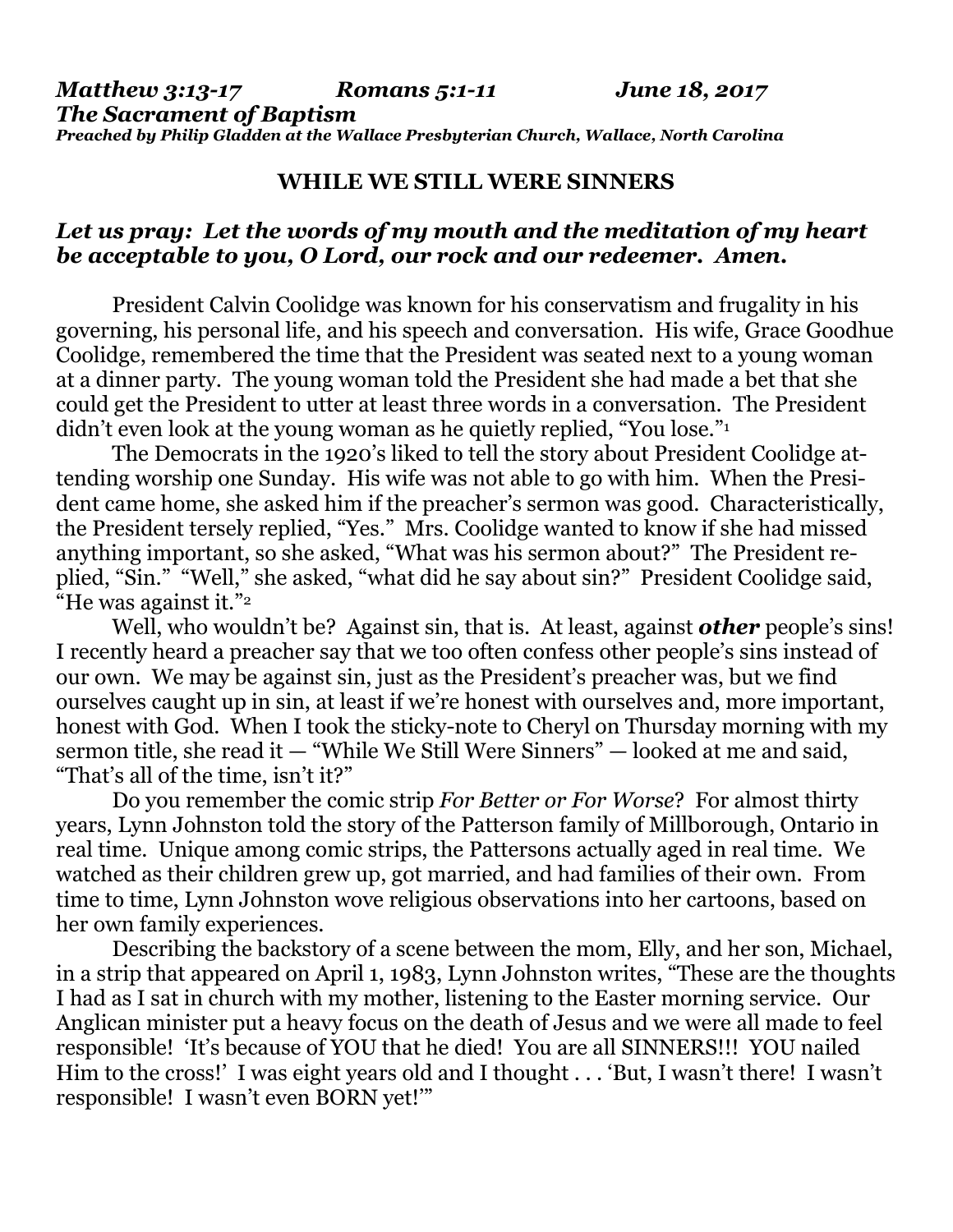In that particular cartoon, mom Elly finds 8-year-old Michael staring out the window, with a pensive look on his face. She asks, "Why are you looking so thoughtful, Michael?" With his head hung a little bit, Michael tells his mom, "I think it's sad that Jesus died — that's all." Mom lifts his head up and tries to comfort him: "He had to die, honey. He died to save us all from our sins." In the final frame, Michael points to himself and, with wide eyes, sincerely pleads, "But, Mom! — I haven't done anything!!!"

Lynn Johnston gives us some more background on this particular cartoon: "This cartoon was done after Aaron and I had watched a movie together — I think it was 'Ben Hur.' He was so moved by the crucifixion that he wished he had been there to prevent it. It was an exceptional moment that we shared together and we talked about it for some time. This is one instance when I had an opportunity to talk about some really serious concepts with my son, and I hope I used it well." She continues, "The concept of being born a sinner confused me. As a kid, I was unable to process this — it just didn't make sense. I hoped in time I'd understand. I'm still waiting."<sup>3</sup>

Can you identify with 8-year-old Michael's anguish? The further along you get in life, the harder it is to make Michael's claim — "I haven't done anything!" — with any honesty at all. Still, when you consider what God did for us in Jesus' death on the cross, you can be overwhelmed — either with guilt or with denial or with gratitude. We sing about it during the season of Lent, as we contemplate Jesus' life and death:

> *What wondrous love is this, O my soul, O my soul, what wondrous love is this, O my soul! What wondrous love is this that caused the Lord of bliss to bear the dreadful curse for my soul, for my soul, to bear the dreadful curse for my soul!*

*When I was sinking down, sinking down, sinking down, when I was sinking down, sinking down, when I was sinking down beneath God's righteous frown, Christ laid aside his crown for my soul, for my soul, Christ laid aside his crown for my soul!*<sup>4</sup>

That is the good news of the gospel! That is the answer to sin! That is the hope we have in Jesus Christ! "But God proves his love for us in that while we still were sinners Christ died for us." (Romans 5:8) The apostle Paul goes on to say, "For if while we were enemies, we were reconciled to God through the death of his Son, much more surely, having been reconciled, will we be saved by his life." (Romans 5:10)

As we celebrate Richmond Henry Parker's baptism this morning, we are reminded in a very visual way of God's grace at work in our lives, while we still were sinners, even before we are aware of God's grace. Before I put the water on Richmond's head a few minutes ago, I looked at him and said, "Richmond Henry Parker, for you Jesus came into the world; for you he died and conquered death; all this he did for you, little one, though you know nothing of it as yet. We love because God first loved us."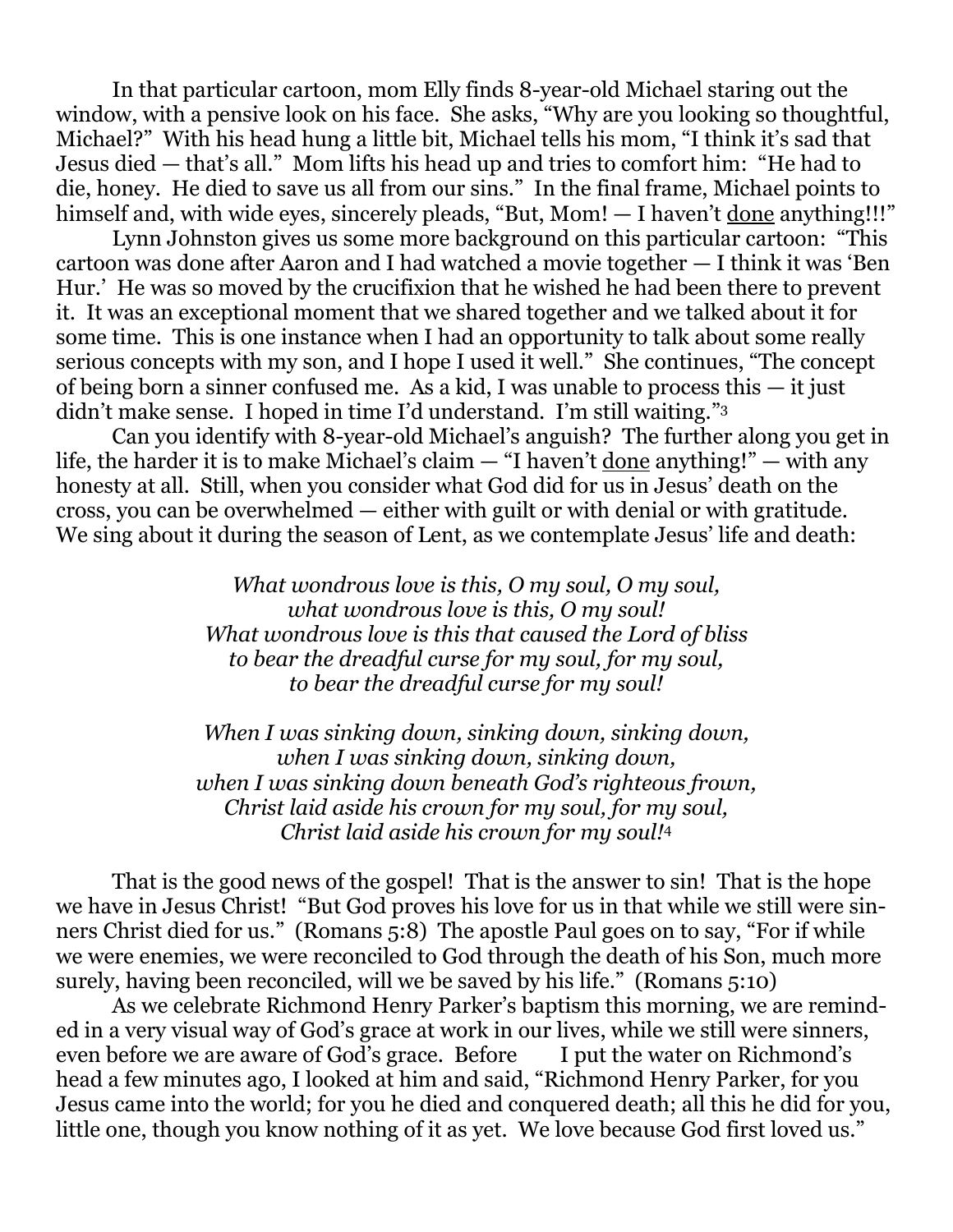Richmond's baptism is a visible reminder of an invisible grace — that our sins are forgiven through the grace of God in Jesus Christ. I have no doubt that J and Joell have already told Richmond many times that God loves him. But how much can a fivemonth old baby boy comprehend about God's love and grace? For that matter, how much can any of us comprehend about God's amazing grace and love in Jesus Christ, who laid aside his crown for our souls?

1 John 3:1 assures us, "See what love the Father has given us, that we should be called children of God; and that is what we are." It may have been a long, long time since you were five months old or eight years old, but you are still a child of God, saved by God's grace through Jesus Christ's life, death, and resurrection. Perhaps you remember the date and event of your own baptism. I know I was baptized Mother's Day, May 13, 1956, but I only know that because my mom and dad told me about it. I was only three months and nine days old! But my baptism has played — and continues to play — a significant role in my life. My baptism reminds me that God loved me — God loves me — while I am still a sinner and, because Jesus traded his crown for my soul, I have peace with God through our Lord Jesus Christ.

Christian theological doctrines are sometimes hard to grasp and understand, at least on an intellectual level. However, when we connect our theology with real-life events, we begin to get a better idea of what our relationship with God in Jesus Christ is all about.

For example, the Christian doctrine of the incarnation means that the preexistent Son of God became man in Jesus. Think about the baby in the manger on Christmas.

Justification means "the exculpation of guilt or the demonstration of the correctness of an act or statement." <sup>5</sup> In other words, "Get right with God!" as the highway billboard might warn you. But that's not something we can do on our own or even at all. Think about Good Friday and Easter Sunday, about a wooden cross on a hill and an empty tomb. Paul writes, "[Righteousness] will be reckoned to us who believe in him who raised Jesus our Lord from the dead, who was handed over to death for our trespasses and was raised for our justification." (Romans 4:24-25)

Then there is grace. It has been said that justice is getting what we deserve, mercy is not getting what we deserve, and grace is getting what we don't deserve. Even if we try to make our case like 8-year-old Michael — "But, Mom! — I haven't done anything!!!" — it's true that God's favor and forgiveness and reconciliation come to us despite everything we do in opposition to God's purpose and calling in our lives. The amazing thing about grace is, even before we were aware of God being at work in our lives, God was at work in our lives.

When I talk with parents before they present their child for the sacrament of baptism, I often share with them an article by Tom Walker about infant baptism called "It's all about grace." As we gather at the baptismal font this morning, remember our own baptisms, and hear Paul's words "God proves his love for us in that while we still were sinners Christ died for us," listen to Rev. Walker's thoughts: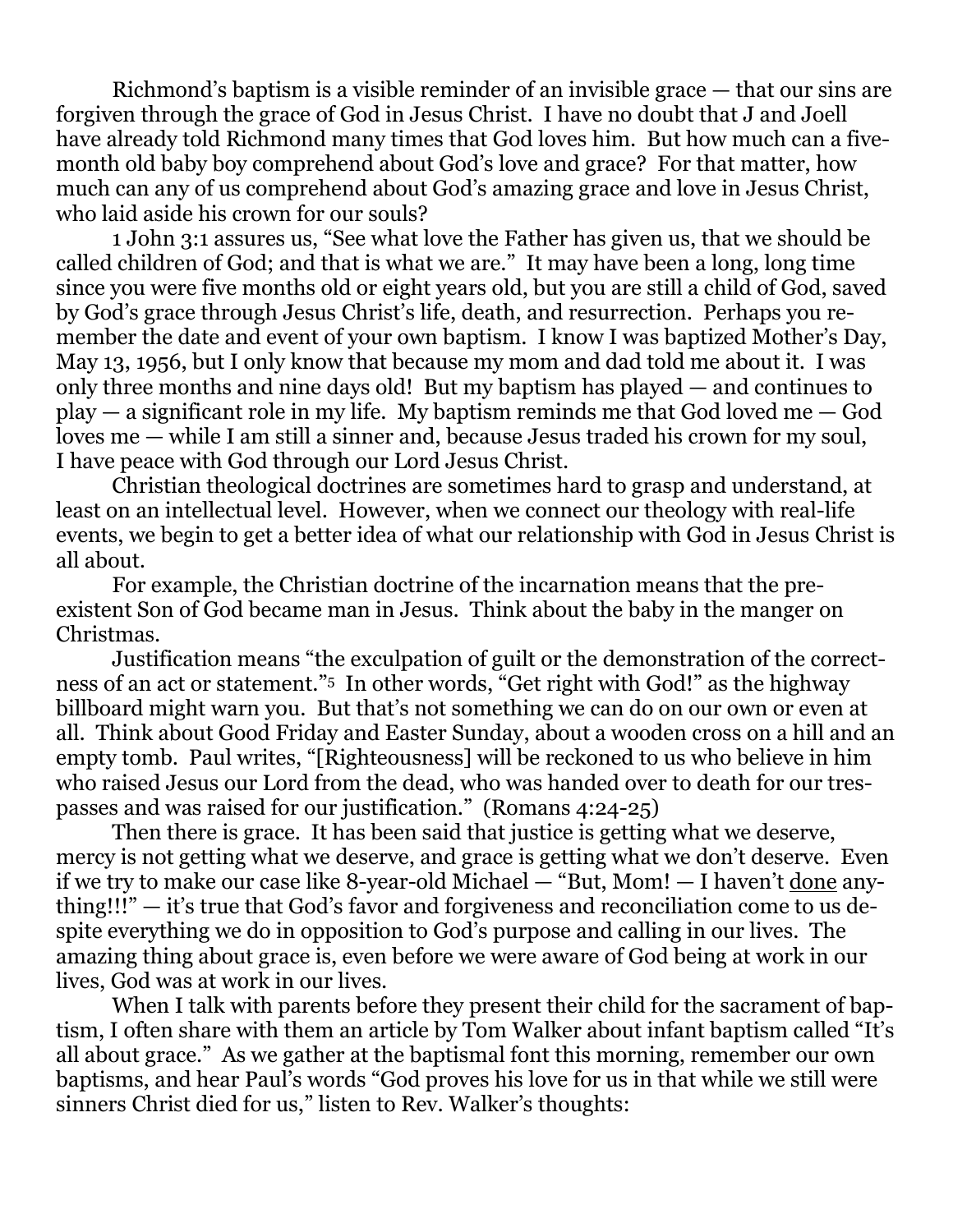"*The overstuffed shoebox lay long forgotten in the back of a closet in my mother's apartment. I ran across it while looking for something else. When I opened the shoebox, out poured more than I ever could have imagined.*

*Inside were letters recording four years of correspondence (1958–62) between my parents and the North Carolina Children's Home Society, an adoption agency. The letters ended in February 1962—the month of my birth and my adoption. Four years of expectation and hassle, of yearning and hard work, of dutiful preparation and burgeoning excitement—all documented in that little shoebox.*

*Four years before I was even born, my parents were hard at work preparing a place for me. Even before I received my name, before I was baptized in our small Presbyterian church, before I could respond with the words "I love you," my parents cared for me. In that shoebox was a history of love and grace that preceded any action on my part.*

*This discovery has given me an image to share with parents in the congregation where I am pastor, as we journey together toward the baptism of their children. Baptism is the church's celebration of the fact that God has "shoeboxes" for all of God's adopted children, meaning all of us. In infant baptism we visibly proclaim the central tenet of our Reformed faith: God's grace towards humanity.*

*When we baptize an infant we testify that God's grace acts on our behalf before we are capable of responding.*" 6

What wondrous love is this, O my soul, that caused the Lord of bless to bear the dreadful curse for our souls . . .

while we still were sinners.

Thanks be to God for his indescribable gift and grace in Jesus Christ our Lord!

## *Let us pray: Merciful God, you call us by name and promise to each of us your constant love. Deepen our understanding of the gospel. Strengthen our commitment to follow the way of Christ. Keep us in the faith and communion of your church. Increase our compassion for others. Help us to bear witness to your love; through Jesus Christ our Lord. Amen.*

## **NOTES**

<sup>1</sup> "Calvin Coolidge," at [www.whitehouse.gov](http://www.whitehouse.gov/)

<sup>2</sup>Jack Smith, "Expanding on a Man of Few Words," January 21, 1988, *Los Angeles Times* at [www.articles.latimes.com.](http://www.articles.latimes.com/)

<sup>3</sup>*For Better or For Worse* at [www.fborfw.com](http://www.fborfw.com/).